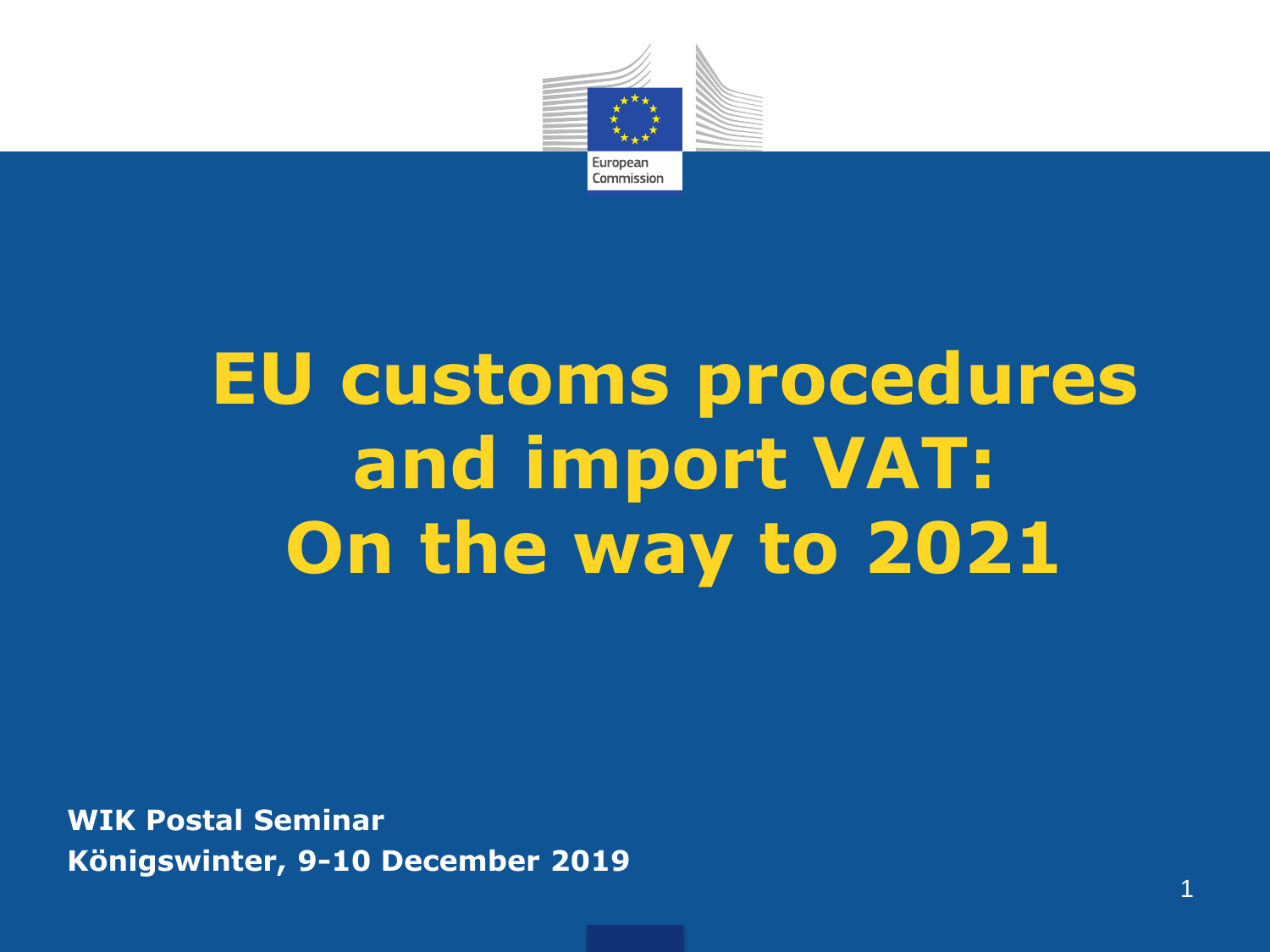

# **EU VAT e-commerce rules - what**

# New VAT e-commerce rules from 1/01/2021:

- Remove the VAT import exemption on low value goods
- Extend the VAT One Stop Shop
- Increased obligations for electronic interfaces

# Objective:

- Bring level playing field for EU traders
- Apply VAT where consumption takes place
- Offer simplifications in collection of VAT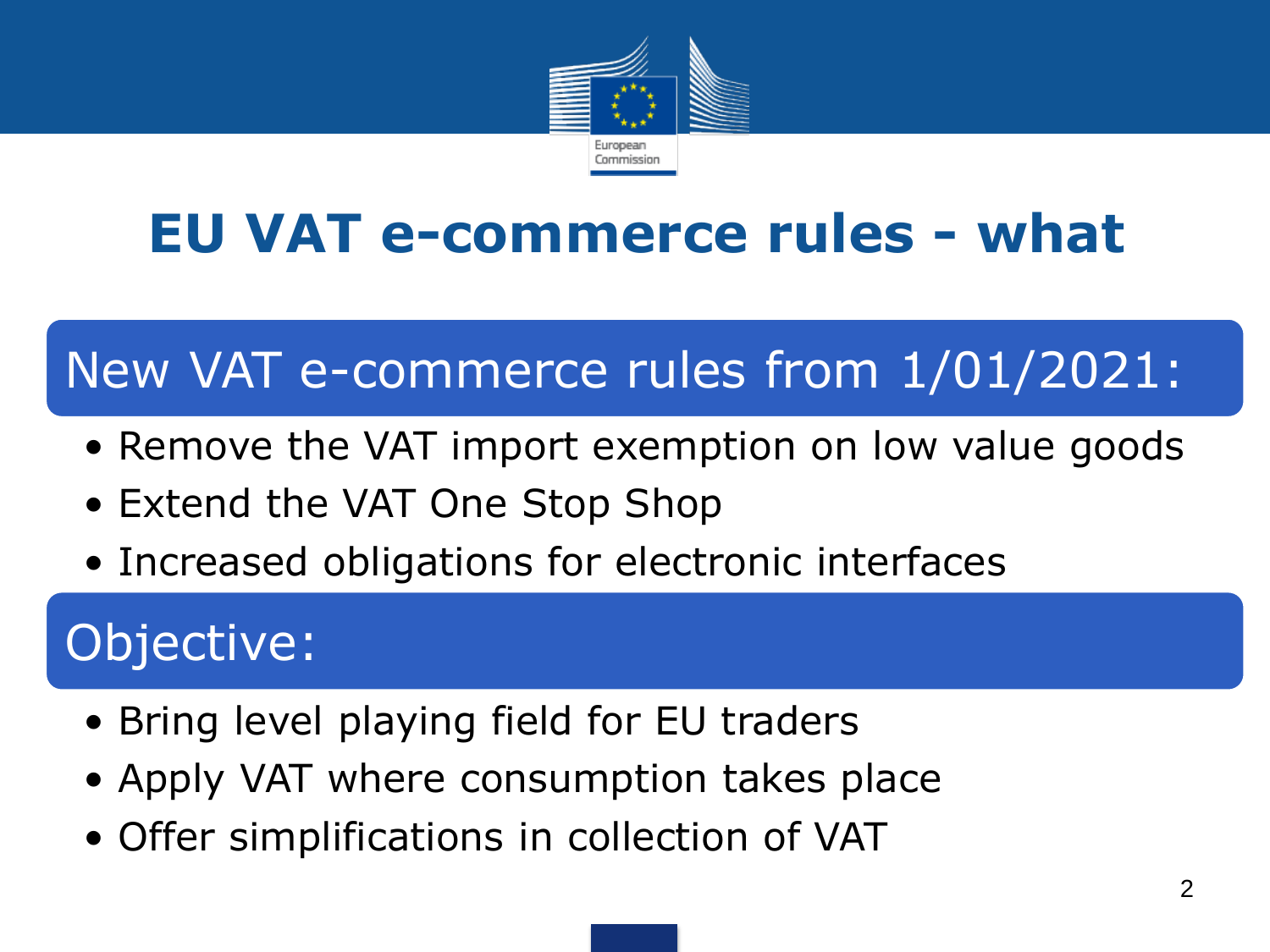

## **VAT e-commerce rules impacting customs**

*Customs duty de-minimis of EUR 150 not changed*

> *On 1.01.2021 abolish VAT de-minimis of EUR 10/22*

• *From 2021 VAT applicable on all imports of goods*

*VAT collection simplifications:*

- *Import One Stop Shop (IOSS)*
- Simplified arrangements for post/courier 3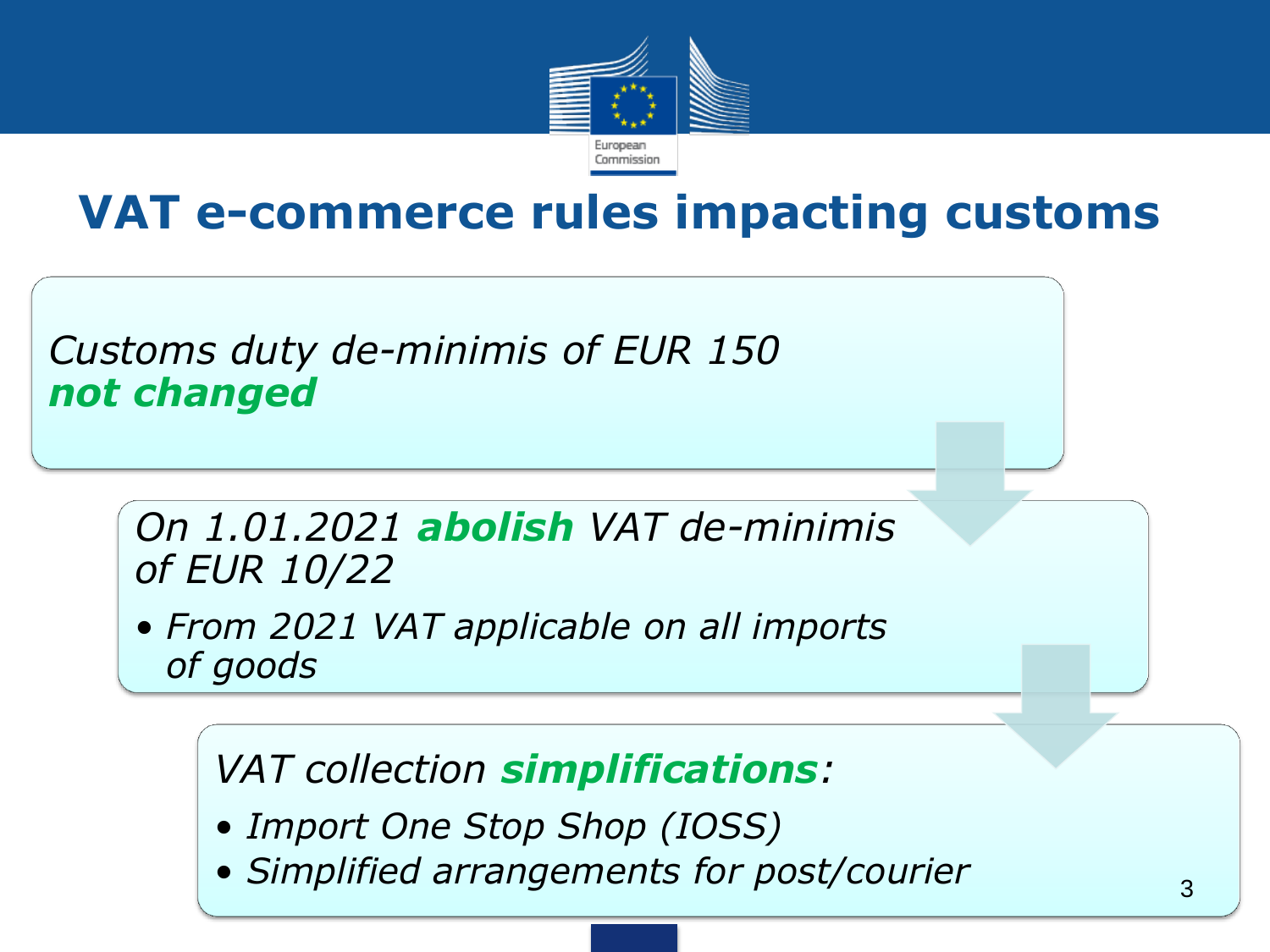#### **VAT Import One Stop Shop**



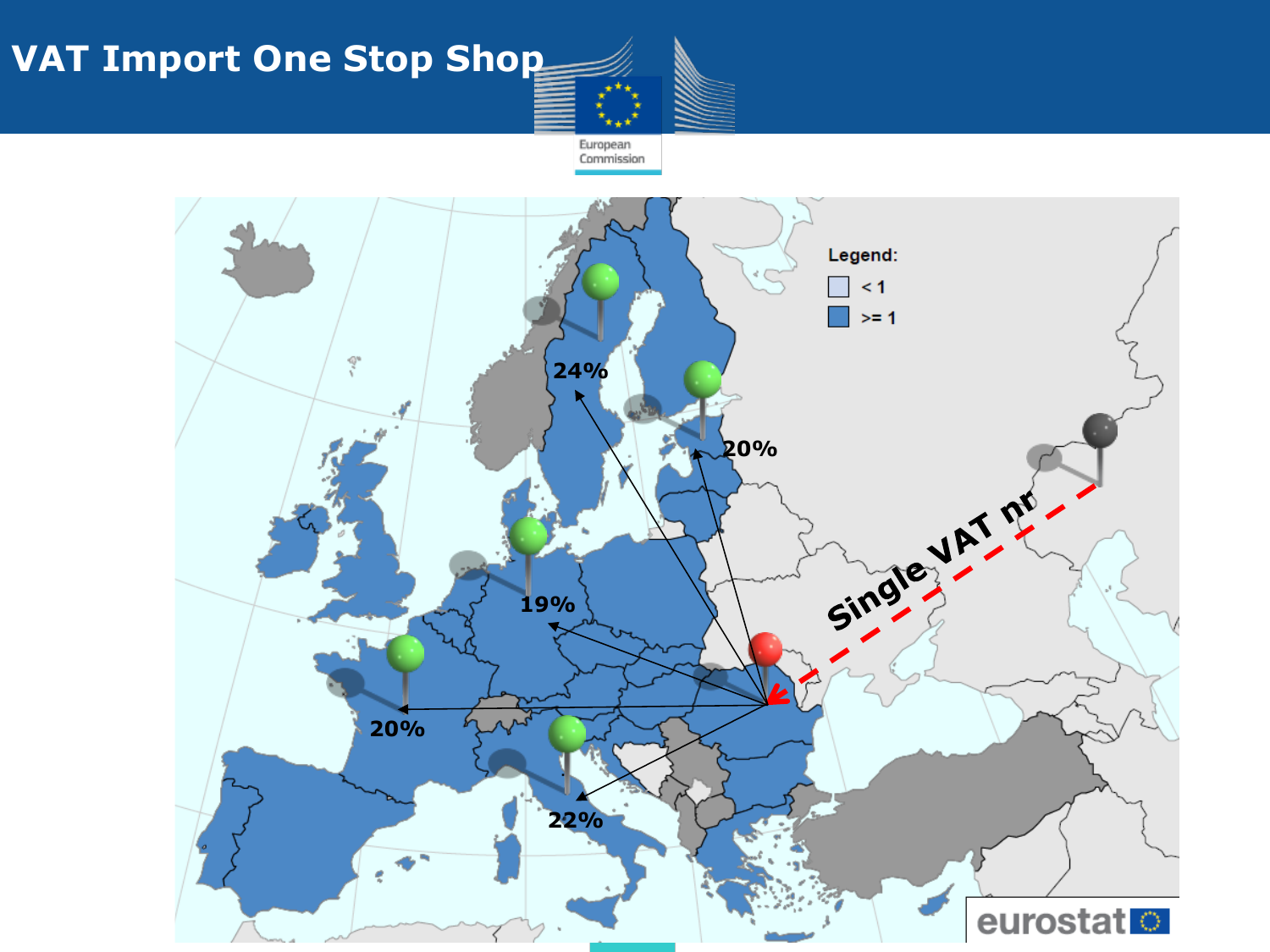

# **IOSS – w***hat postal operators need to do for VAT clearance upon importation:*

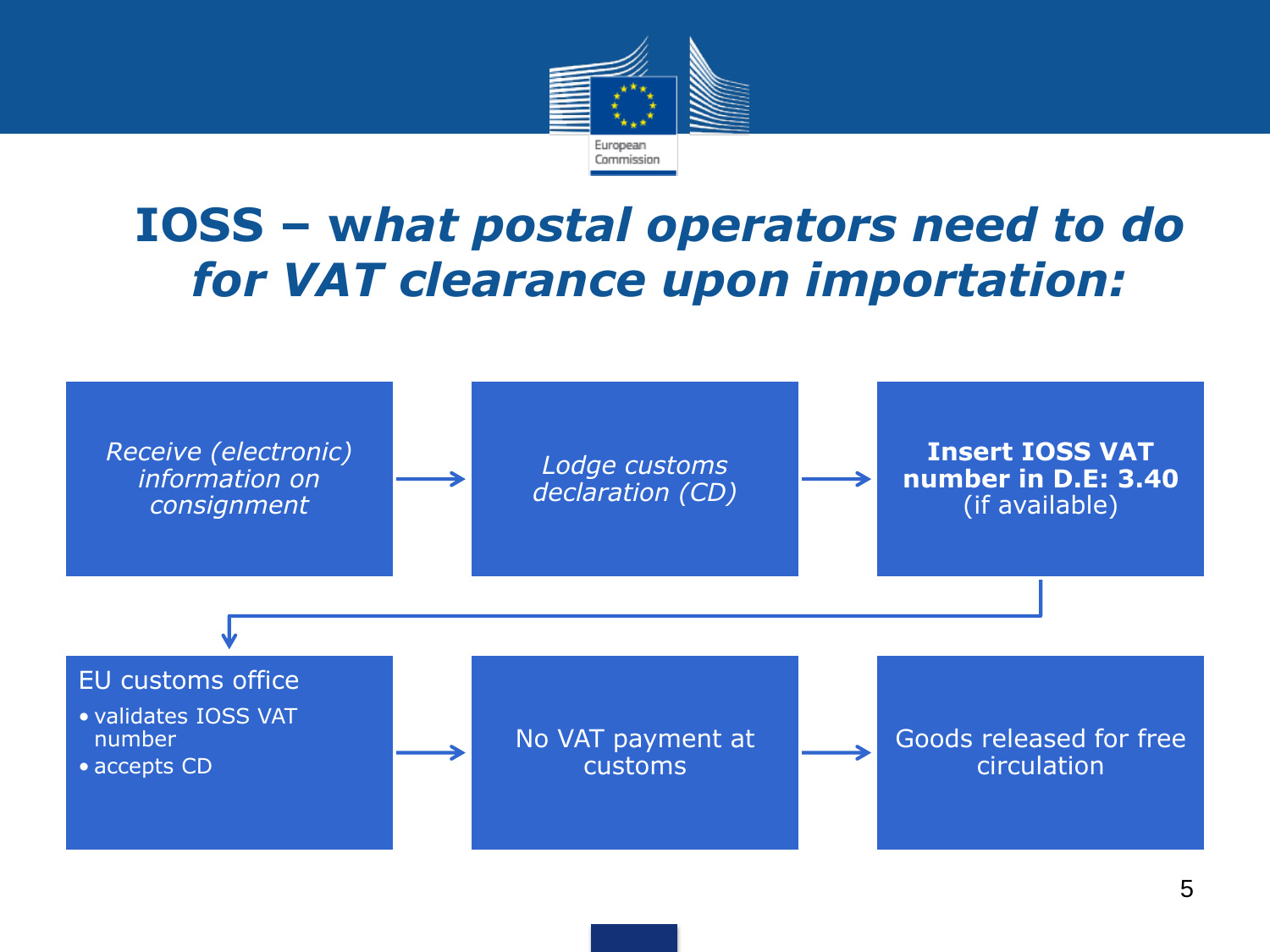

#### **Special arrangement for payment of VAT**

Optional - when IOSS is not used

Special arrangement (mainly for post/couriers)

=> Easy and speedy clearance

Monthly payment of import VAT\* (to customs) \*Only VAT effectively collected

EU MSs may allow to use only standard VAT rate for goods

not exceeding EUR 150

Goods:

not subject to excise duties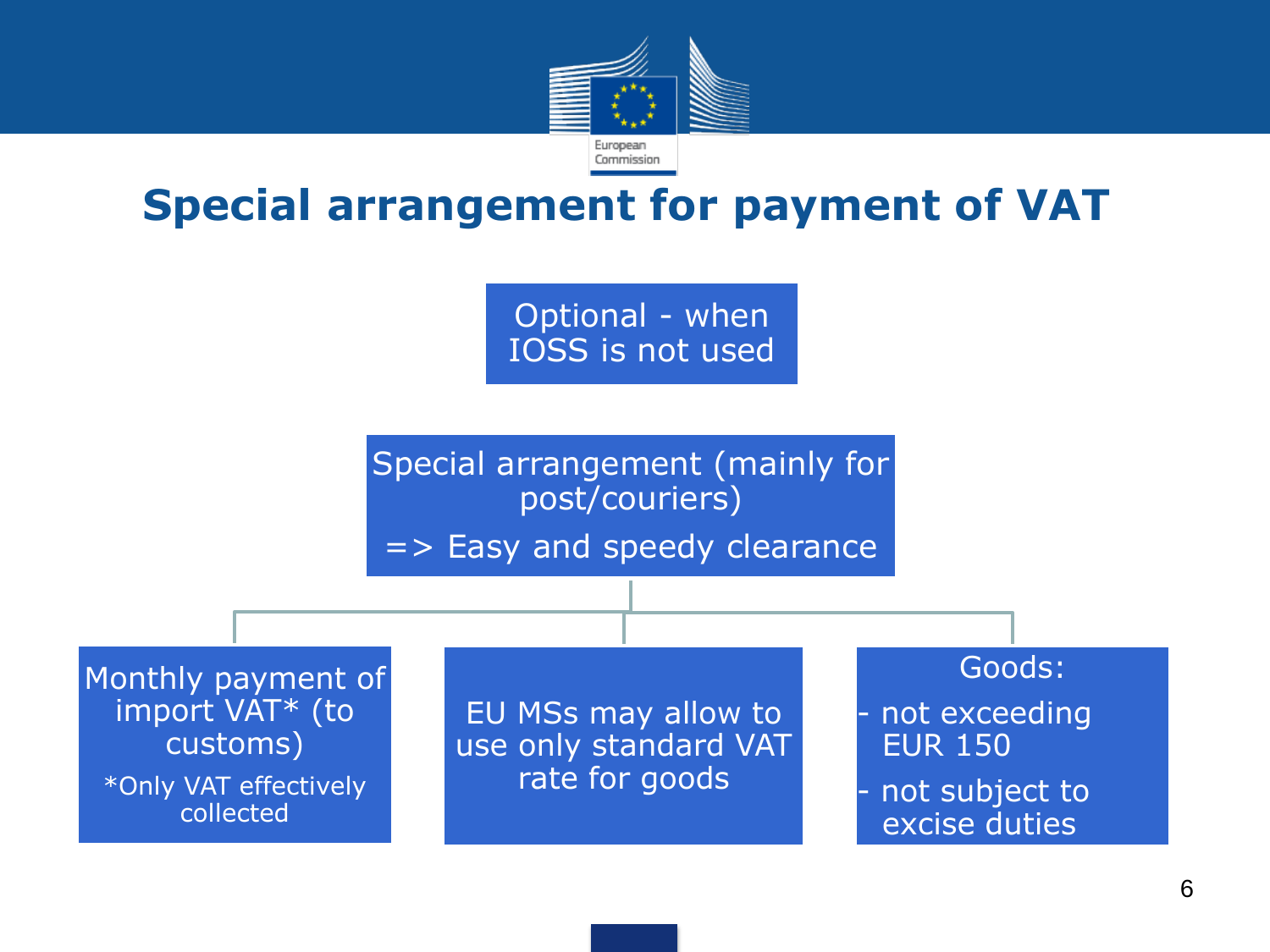

## **Special arrangements - details**

VAT remains payable to the customs office of importation:

- **Post** or express operators collect the VAT from the customer
- **Post** or express operators remit only the VAT effectively collected from customers
- Avoids burdensome refund procedures when goods are refused/nondelivered

MS may allow the use of the standard rate of VAT:

• Facilitate the declaration process for the declarants (mainly the post or express couriers)

Only applies when the customer is in the MS of importation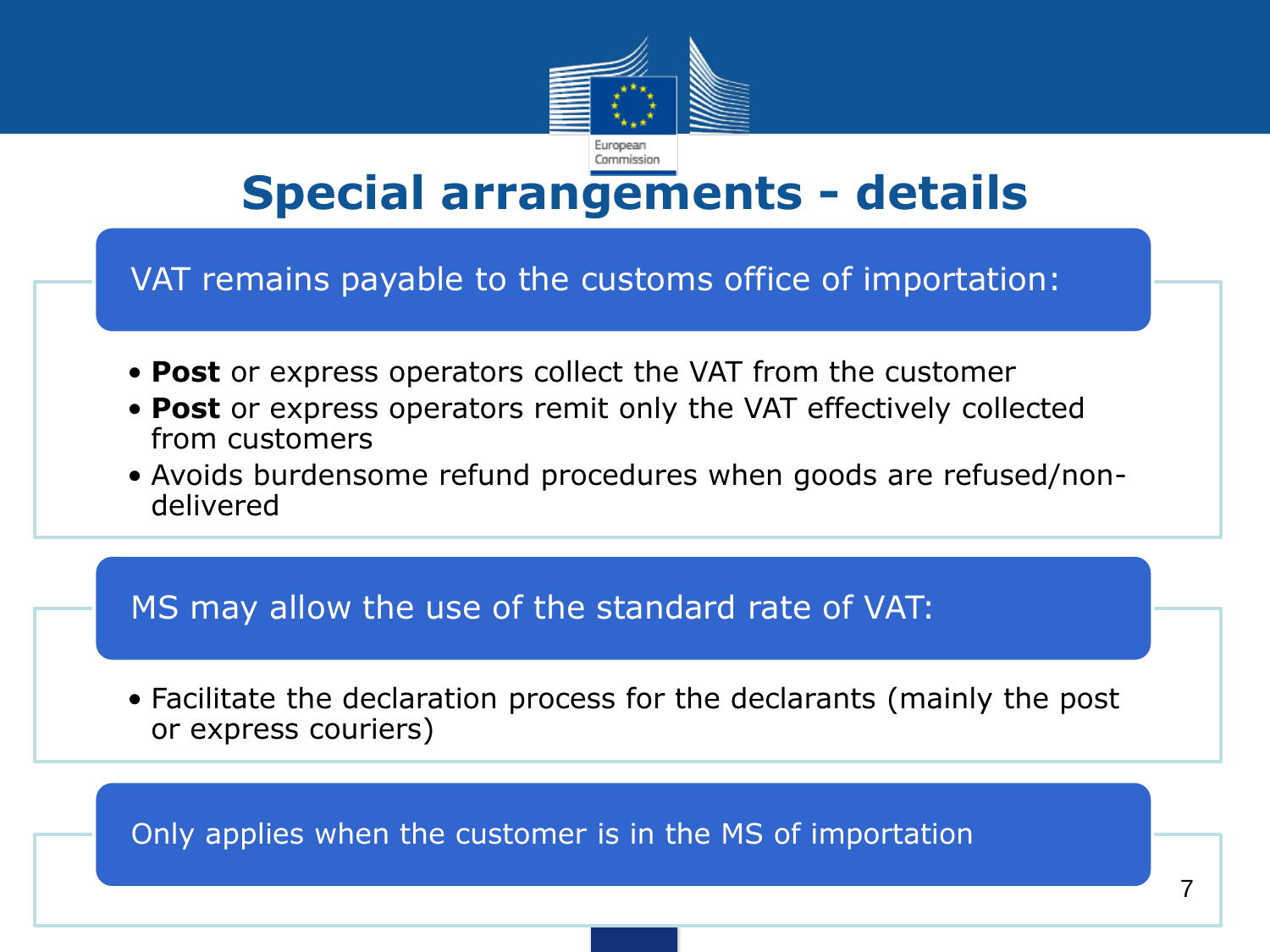

#### **Customs duty exemption below €150 remains but…**

*1. Need to have an import customs declaration per parcel* **Reduced declaration requiring 3 times less data than a standard declaration**

Built on the basis of the electronic CN23 (ITMATT message)

*2. Customs collect VAT information and share it with the tax authorities via the Commission*

*3. Gradual obligation to send advance cargo information (entry summary declaration) on all parcels below €22:* 

- *- from 2021, air postal and express consignments*
- *- from 2023, all air consignments*
- *- from 2024, sea, rail and road consignments*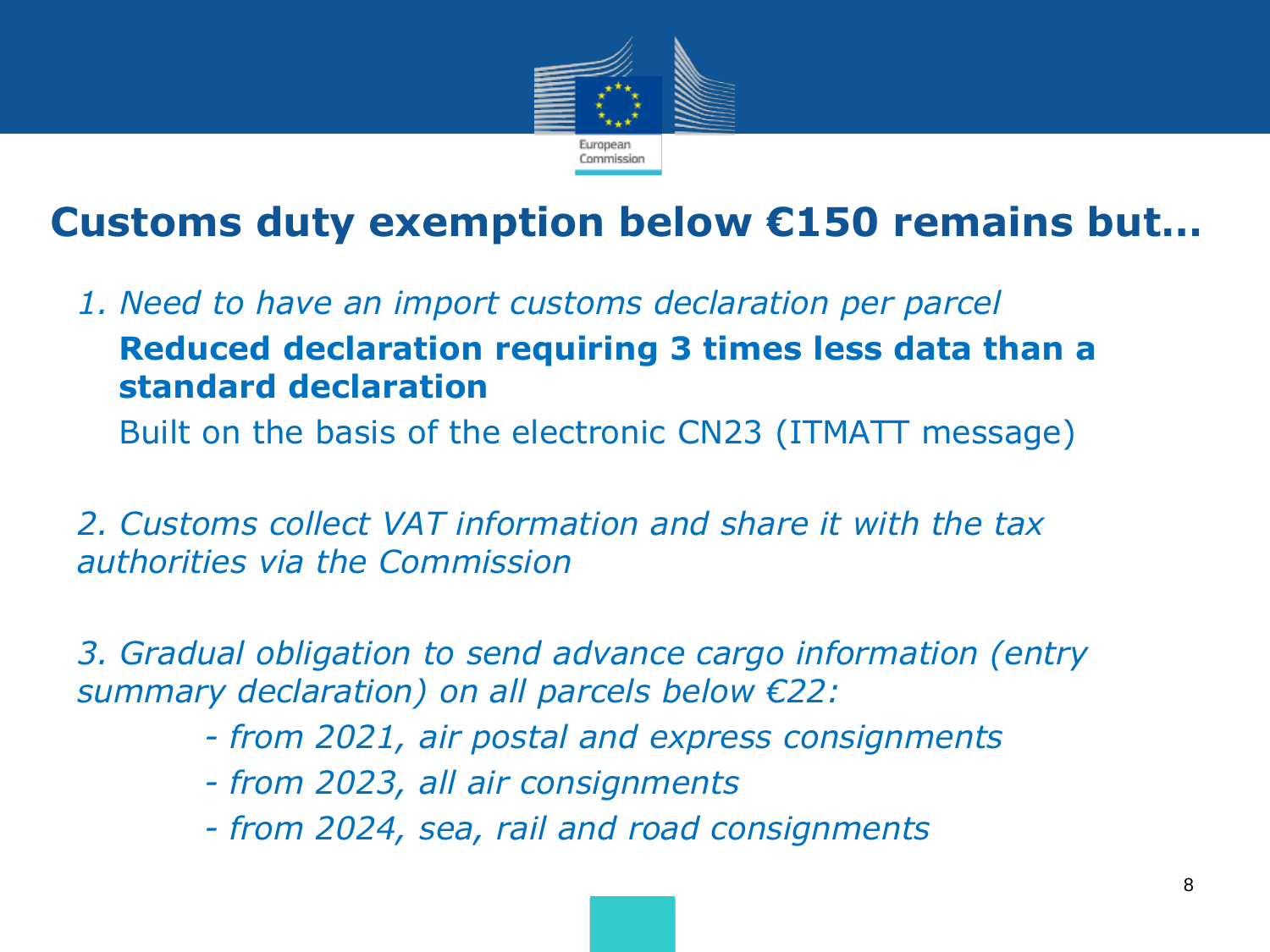

#### **Import clearance of postal consignments**

Customs declaration for release for free circulation as of 1.1.2021:

**H7 dataset** (super-reduced dataset) for goods subject to customs duty relief up to EUR 150 – **NEW**

**H6 dataset** for postal consignments with a value up to EUR 1000 (postal operator  $=$ declarant)

**H1 dataset** (full declaration) for all goods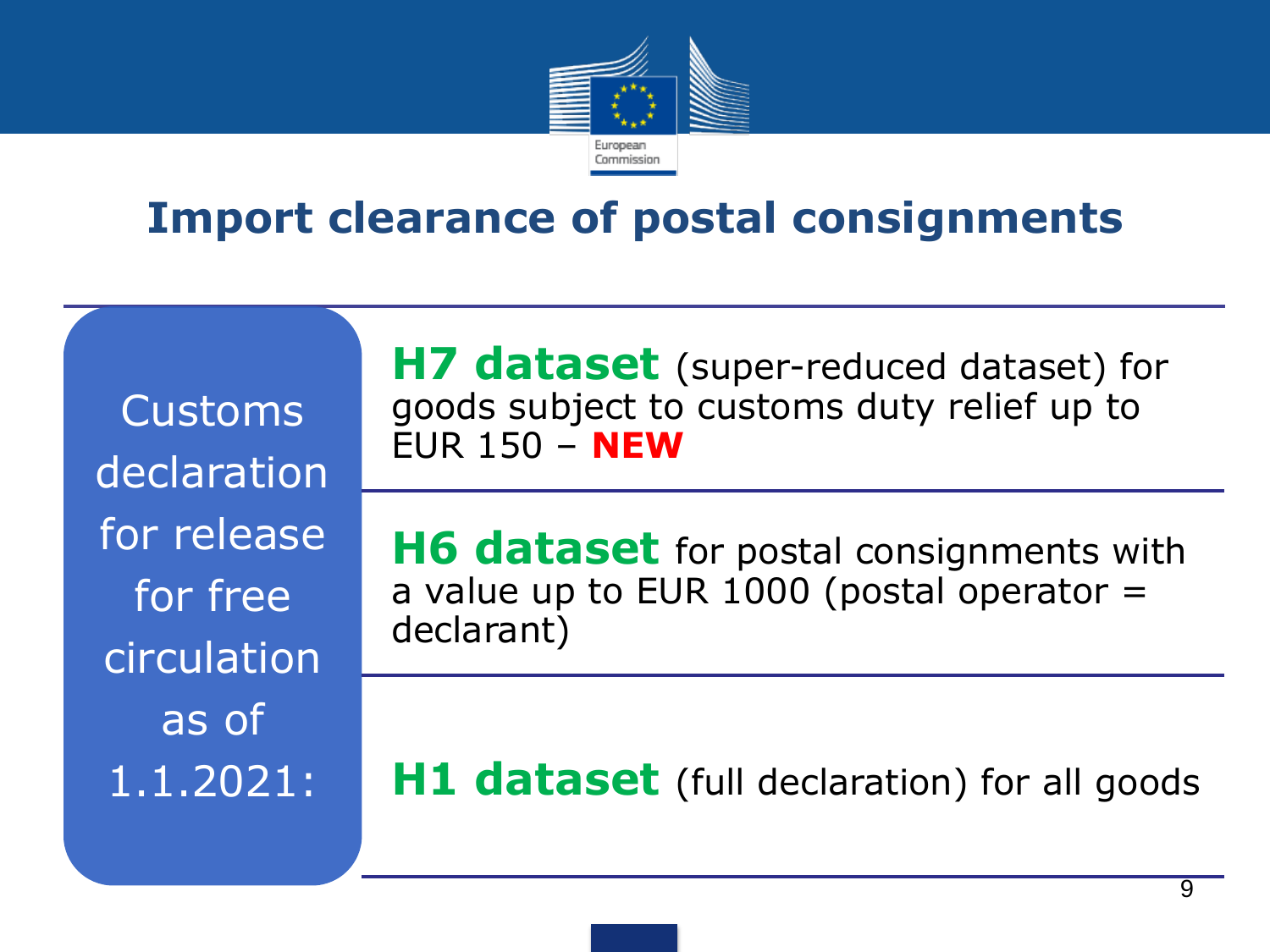

#### **Super-reduced dataset – Article 143a-DA**

#### Concept:

• Use of super-reduced dataset as **standard declaration** (preferably as pre-lodged declaration)

#### Scope (slightly differs from VAT legislation):

- **Goods subject to duty relief** (Articles 23(1) and 25(1) DRR)  $\geq$  commercial goods  $\leq$  EUR 150 and gifts
- **Goods not subject to prohibitions & restrictions**
- CPC 42/63 excluded >>only possible CPC is '4000'
- Any declarant
- Any VAT scheme
- B2B, B2C and C2C relation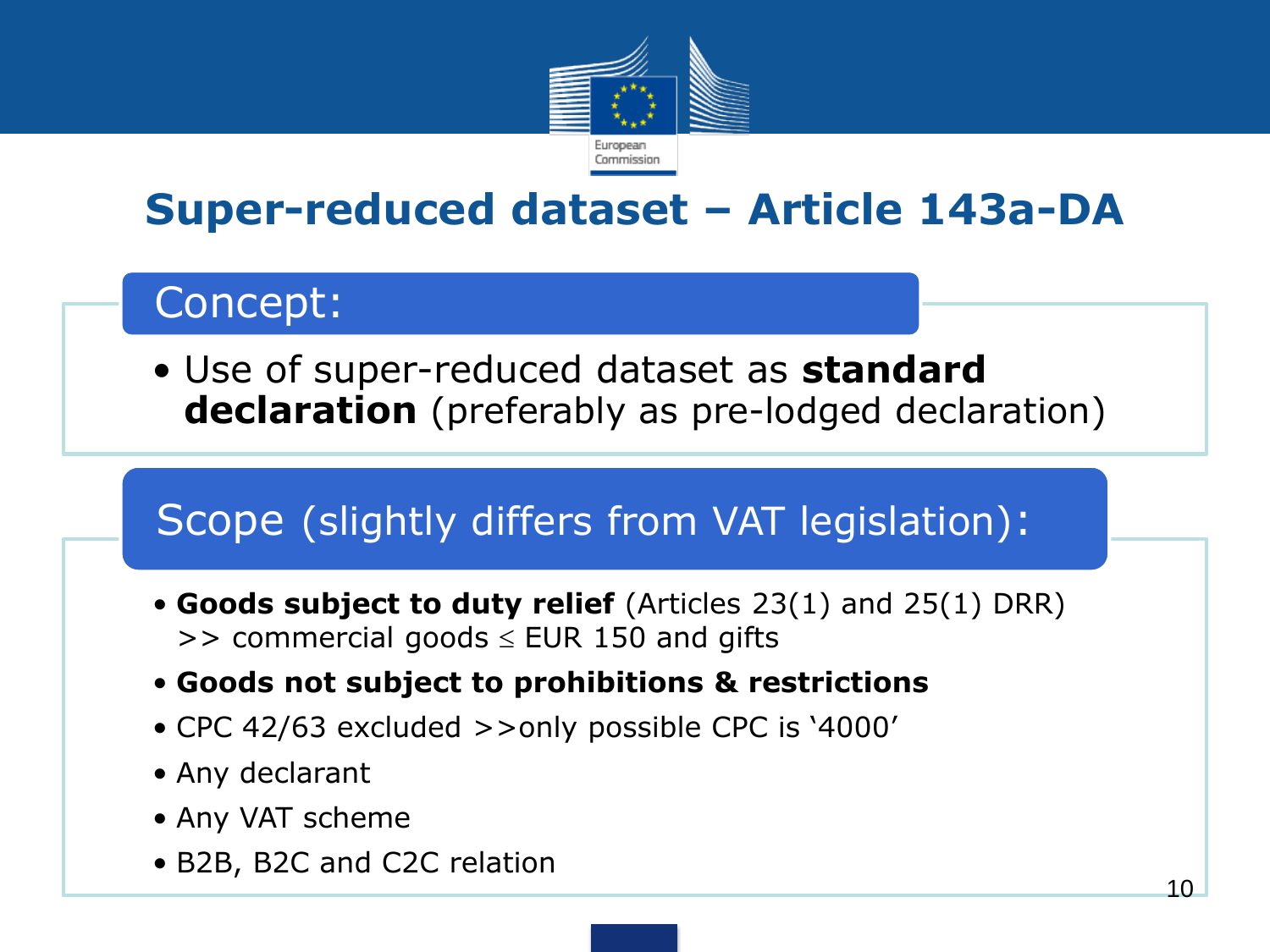

#### **Process of declaration (simplified)**

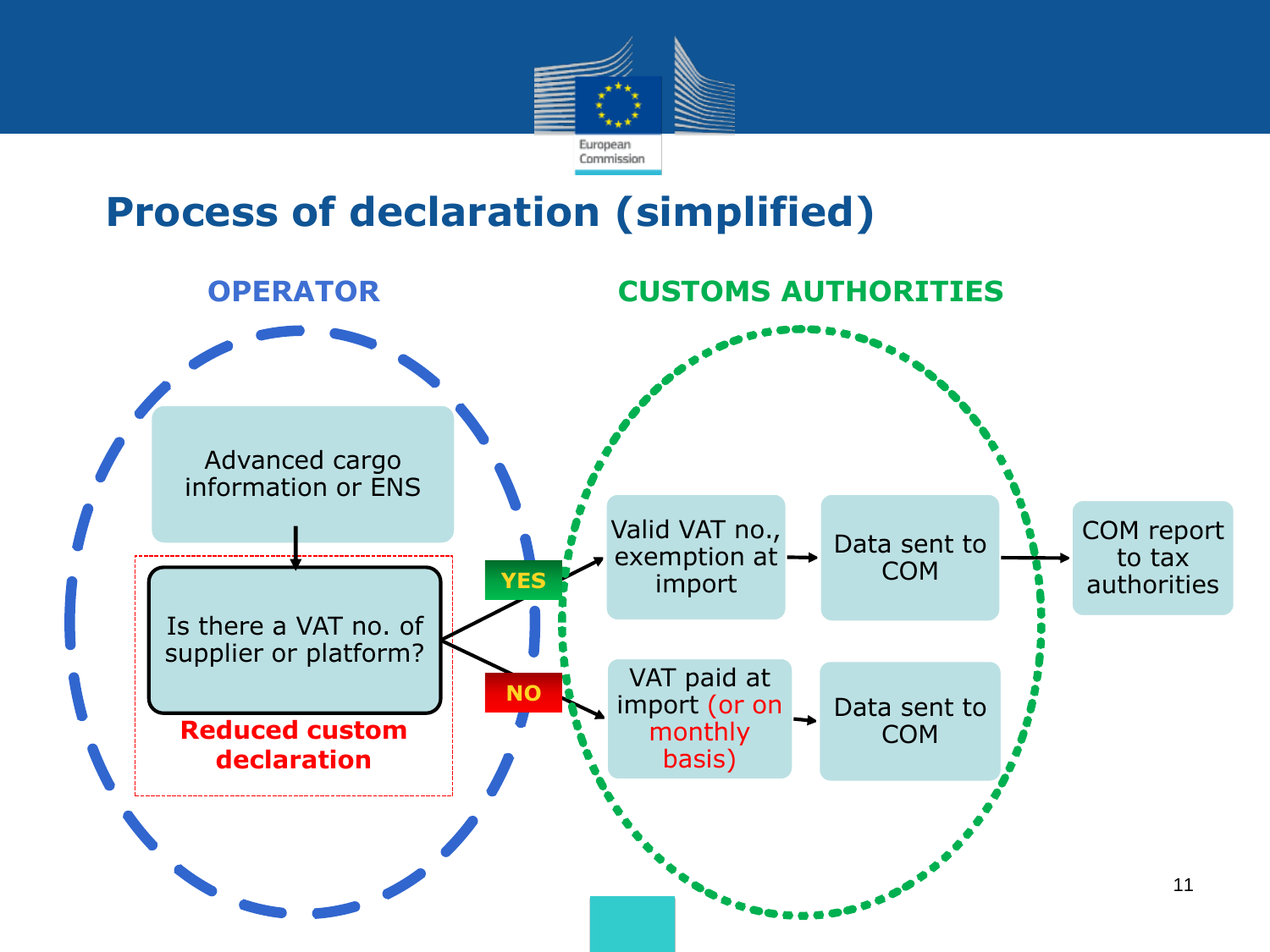

# **Items of correspondence**

# Declared by any other act

- by entry into the Union customs territory without submitting a formal electronic customs declaration
- no change foreseen in their customs treatment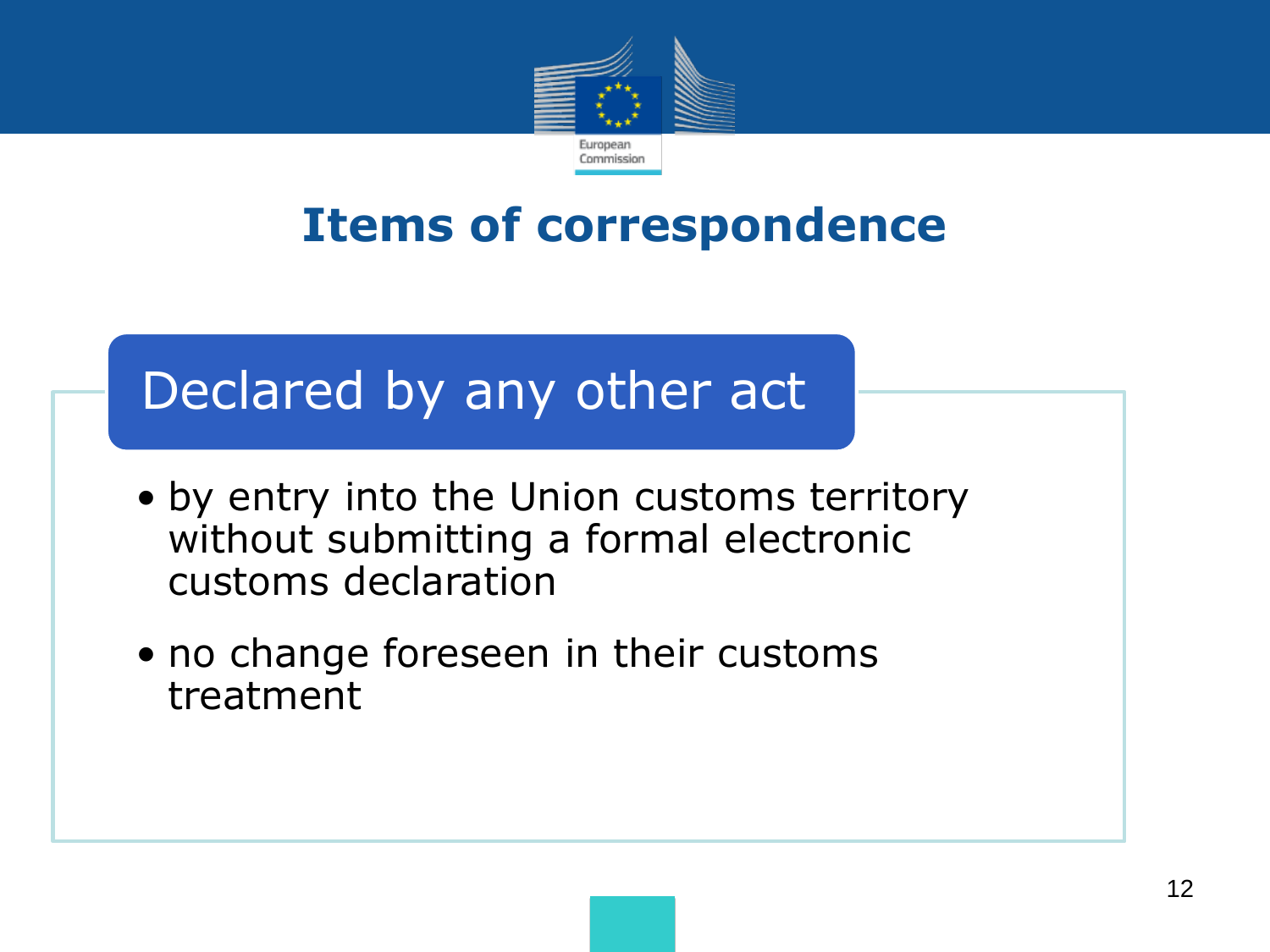

#### **Data required for release of postal consignments - Summary**

| <b>Value</b>                             | Postal - today                                                                                                            | Postal – to be $(2021)$                                                                                                                                                          |
|------------------------------------------|---------------------------------------------------------------------------------------------------------------------------|----------------------------------------------------------------------------------------------------------------------------------------------------------------------------------|
| $<$ 22 euros:                            | no ENS<br>$\blacksquare$<br>no customs declaration<br>$\blacksquare$<br>presentation to customs<br>(often using the CN22) | $ENS (CN23 + carrier filing)$<br>$\bullet$                                                                                                                                       |
| <b>Between 22 euros and</b><br>150 euros | no ENS<br>$\bullet$<br>customs declaration<br>$\blacksquare$<br>(CN22/CN23) for VAT purposes                              | CD with super-reduced dataset                                                                                                                                                    |
| $>150$ euros:                            | ENS (Annex 9, Appendix A -<br>TDA)<br>· standard customs<br>declaration CN 22/CN 23 for<br>VAT and customs purposes       | $ENS (CN23 + carrier filing)$<br>$\bullet$<br>Standard CD (possibility for a CD<br>$\bullet$<br>with reduced dataset - column<br>H6 of Annex B-DA, up to a value<br>of EUR 1000) |
| <b>Items of correspondence</b>           | • no ENS<br>• No formal customs declaration<br>Declaration by any other $act =$<br>crossing of borders                    | no ENS<br>$\bullet$<br>• No formal customs declaration<br>Declaration by any other $act =$<br>$\bullet$<br>crossing of borders                                                   |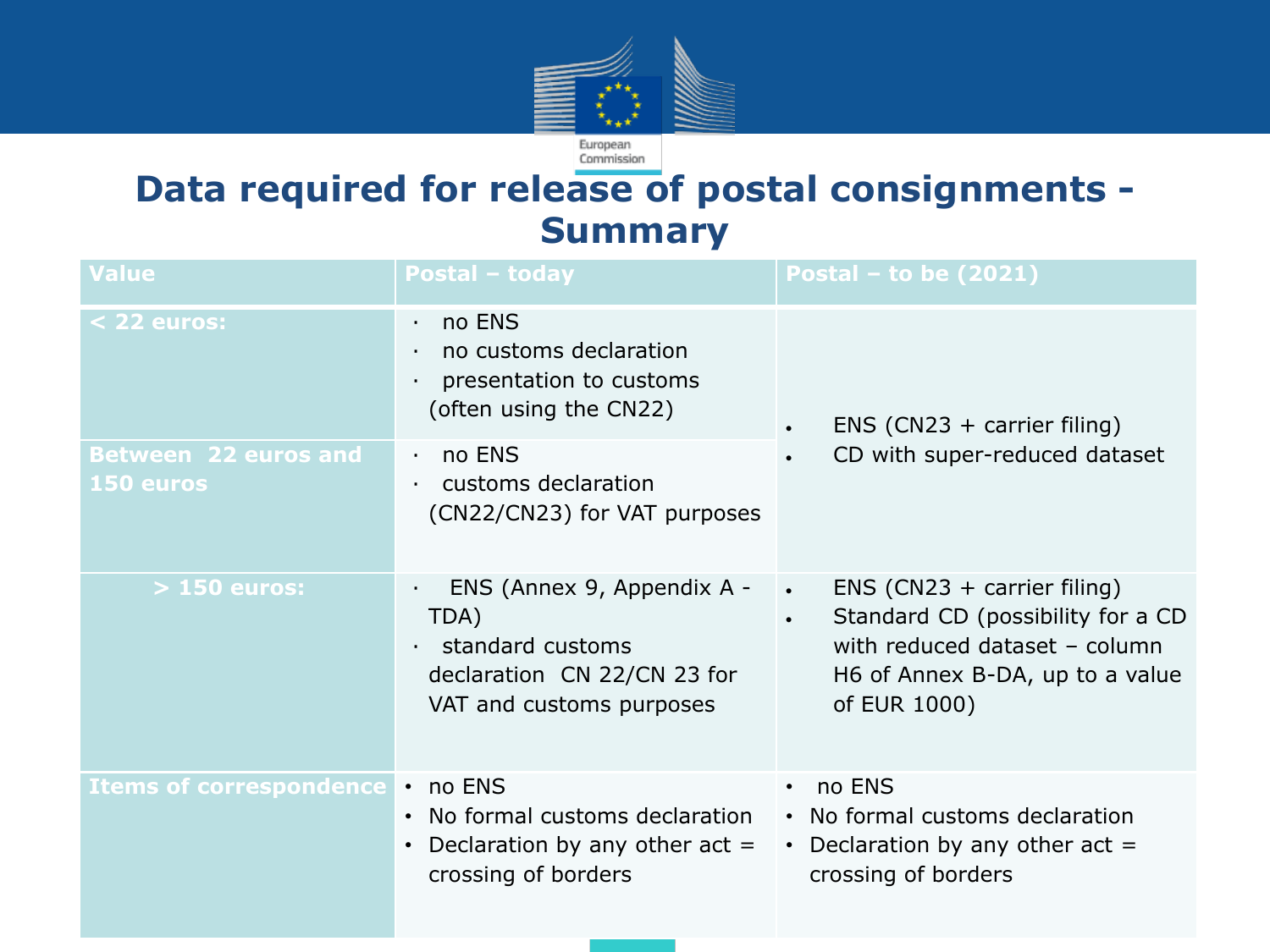

#### **VAT & customs e-commerce timeline**



preparation